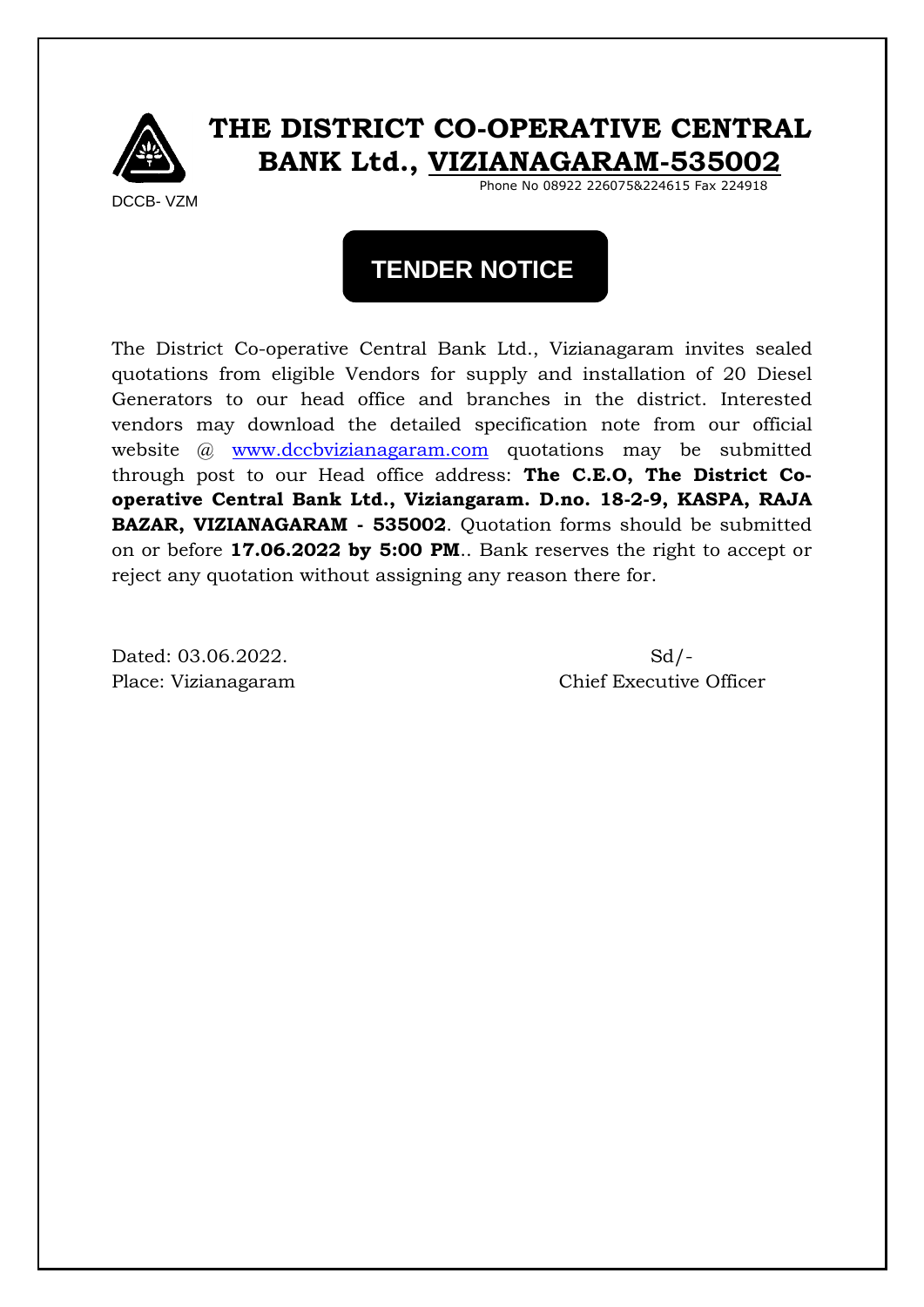

## **THE DISTRICT CO-OPERATIVE CENTRAL BANK Ltd., VIZIANAGARAM-535002**

Phone No 08922 226075&224615 Fax 224918

# **TENDER NOTICE**

The District Co-operative Central Bank Ltd., Vizianagaram invites sealed quotations from eligible Vendors for supply and installation of 20 Diesel Generators to our head office and branches in the district. Interested vendors may download the detailed specification note from our official website @ [www.dccbvizianagaram.com](http://www.dccbvizianagaram.com/)

Dated: 03.06.2022. Sd/-

Place: Vizianagaram Chief Executive Officer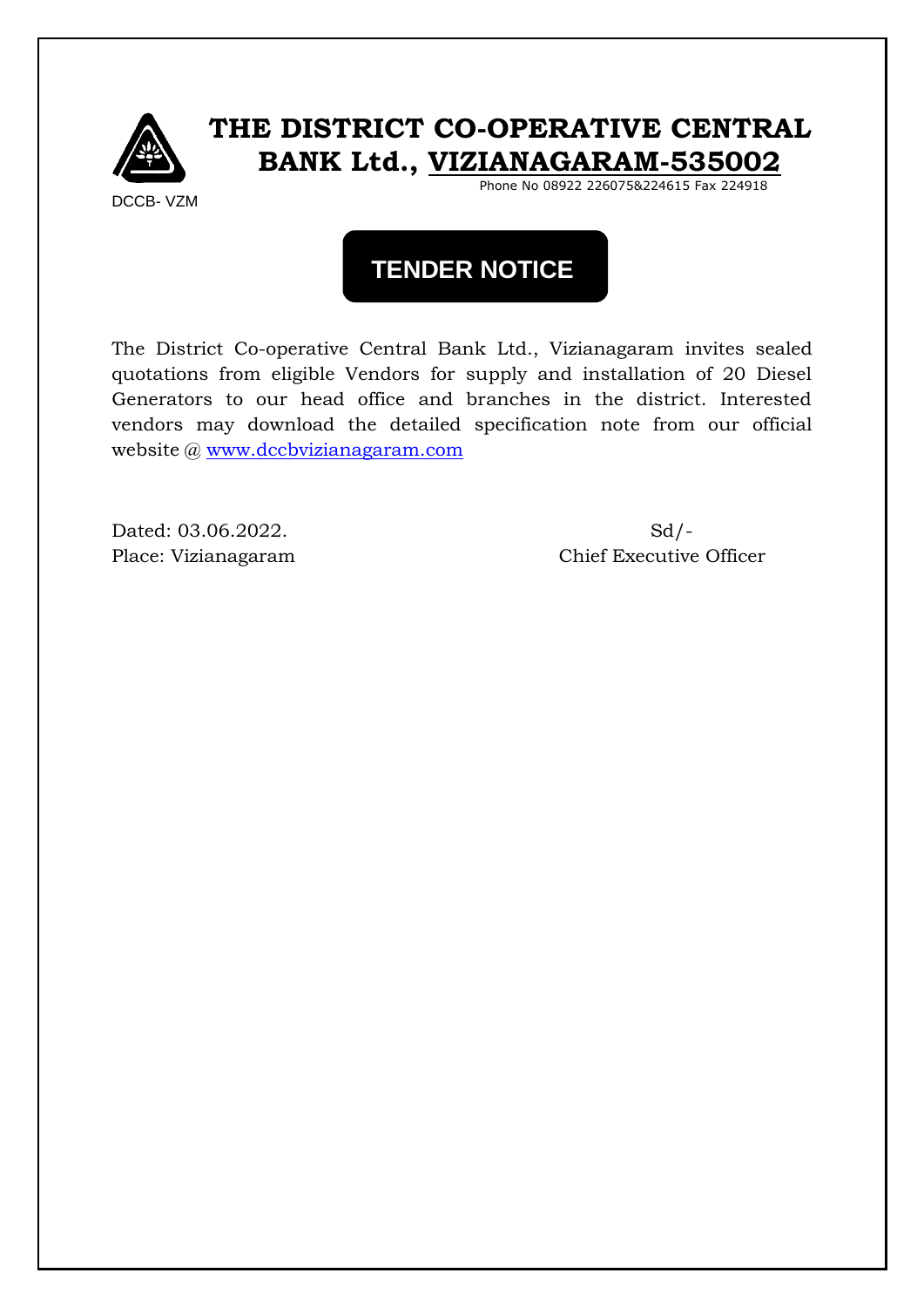

## **THE DISTRICT CO-OPERATIVE CENTRAL BANK Ltd., VIZIANAGARAM-535002**

Phone No 08922 226075&224615 Fax 224918

\_\_\_\_\_\_\_\_\_\_\_\_\_\_\_\_\_\_\_\_\_\_ **\_\_\_\_\_\_\_\_\_\_\_\_\_\_\_\_\_\_\_\_\_\_ \_\_\_\_\_\_\_\_\_\_\_\_\_\_\_\_\_\_\_\_\_\_**

No.C.O./Bkg./IT/2022-23 Dt.04.06.2022.

To

Dear Sirs,

**Sub** DCCB Vizianagaram - Purchasing of Diesel Generators – Quotations called for – Regarding.

**\*\*\***

We request you to offer Quotations for the supply of Diesel Generators to our Bank use with the details as noted below

- 1) Make and Model of the Product
- 2) Product Specifications
- 3) Unit Cost
- 4) Guarantee/Warranty Period and Possible date for supply.

Along with the **Genset Prime rating (KVA),** Voltage/Phase, Power factor, Frequency, Fuel tank capacity and other Engine specifications and alternate specifications.

Required Items :

Diesel Generators – 20 Generators (1 (82KVA)+ 19 (15KVA))

We request you to send quotations in sealed cover, addressing to " **The Chief Executive Officer, The Dist. Co-operative Central Bank Ltd., A.G.Road, Vizianagaram"** by post or by hand on or before.17.06.2022 by 5.00 PM. The sealed quotations may be opened in presence of representatives of the quoted Vendors. Quotations will be finalised after the open of the quotations and negotiations with the representatives of the Participated vendors.

#### **Technical Specifications** :

Please go through the required configurations and specifications of above products as indicated below for your reference to quote suitable products.

[P.T.O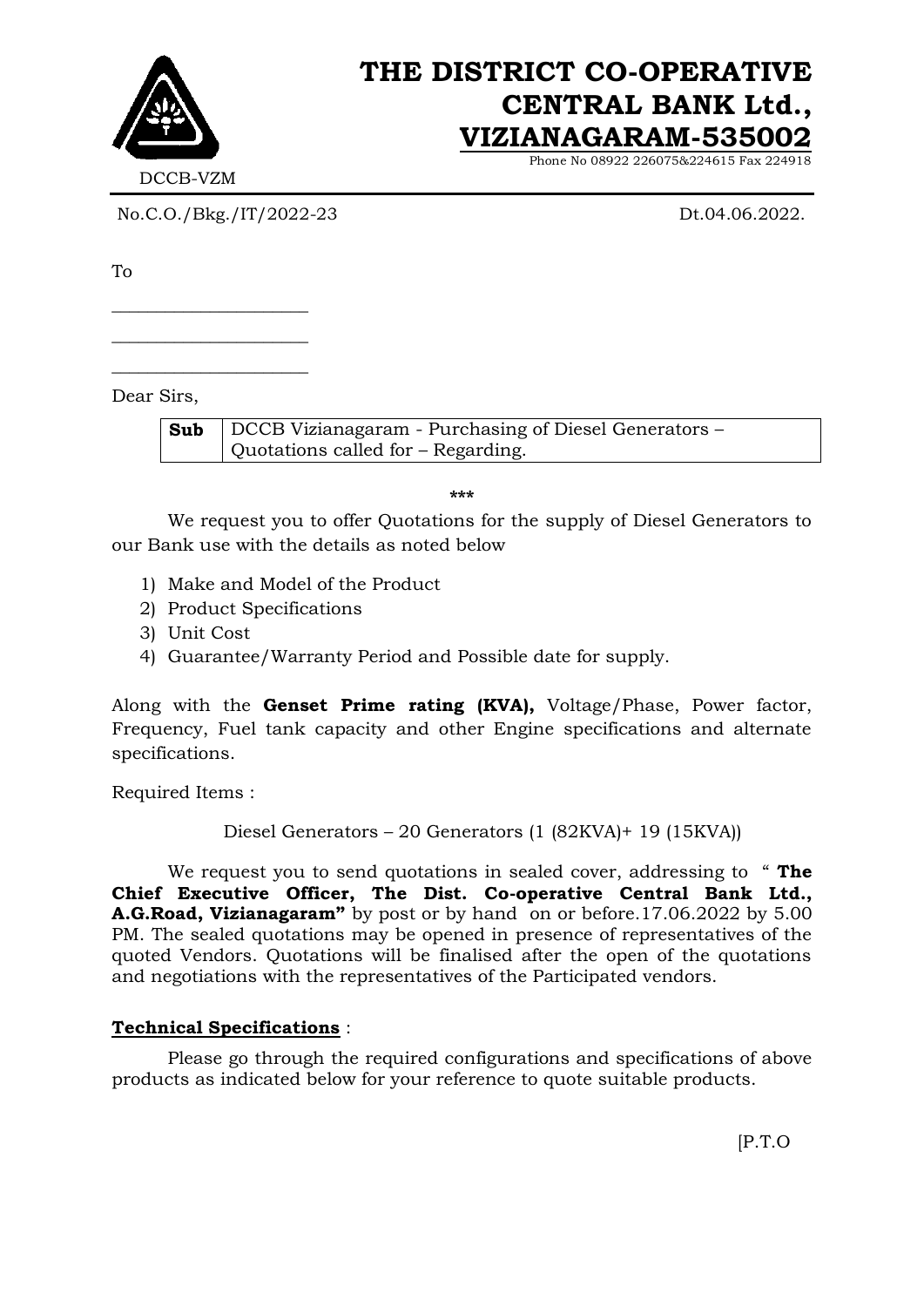| S.No                             | Description                                         | <b>Specification of Goods (15KVA)</b> |                                 |  |  |
|----------------------------------|-----------------------------------------------------|---------------------------------------|---------------------------------|--|--|
|                                  |                                                     | 1 Phase                               | 3 Phase                         |  |  |
| <b>Genset Specifications</b>     |                                                     |                                       |                                 |  |  |
| 1.                               | <b>Genset Prime Rating</b>                          | 15                                    | 15                              |  |  |
| 2.                               | Power Rating(kw)                                    | Standby                               | Standby                         |  |  |
| 4.                               | Output Voltage(V)                                   | 415V                                  | 415V                            |  |  |
| 5.                               | Power factor (lagging)                              | 0.8                                   | 0.8                             |  |  |
| 6.                               | Current (A)                                         | 54                                    | 54/17                           |  |  |
| 7.                               | Frequency & RPM                                     | 50/1500                               | 50/1500                         |  |  |
| 8.                               | Governing Class                                     | A <sub>1</sub>                        | A <sub>1</sub>                  |  |  |
| 9.                               | <b>Starting System</b>                              | $12V$ DC<br>Electrical                | 12V DC Electrical               |  |  |
| 10.                              | Fuel Tank capacity(lit)                             | 55                                    | 55                              |  |  |
| 11.                              | Genset Dimensions(L*W*H)mm                          | 1700*900*1250                         | 1700*900*1250                   |  |  |
| 12.                              | Dry Genset Weight                                   | 690                                   | 690                             |  |  |
|                                  | <b>Engine Specifications</b>                        |                                       |                                 |  |  |
| 13.                              | Make                                                | Mahindra                              | Mahindra                        |  |  |
| 14.                              | Model                                               | 2205 GMC2                             | 2205 GMC2                       |  |  |
| 15.                              | Rated Power at 100% Load(HP)                        | 20                                    | 20                              |  |  |
| 16.                              | Aspiration                                          | NA                                    | <b>NA</b>                       |  |  |
| 17.                              | No. of Cylinders                                    | $\overline{2}$                        | $\overline{2}$                  |  |  |
| 18.                              | Bore * Stroke(mm)                                   | 89*120                                | 89*120                          |  |  |
| 19.                              | Displacement(cc)                                    | 1490                                  | 1490                            |  |  |
| 20.                              | Fuel Consumption @75% load<br>(lit/hr)              | 2.7                                   | 2.7                             |  |  |
| 21.                              | Fuel Consumption @100% load<br>(lit/hr)             | 3.6                                   | 3.6                             |  |  |
| 22.                              | Lube oil Specification                              | SAE15W40CH4                           | SAE15W40CH4                     |  |  |
| 23.                              | Total Lubrication system(Lit)                       | 6                                     | 6                               |  |  |
| 24.                              | Lube oil consumption $\overline{(\mathrm{lit/hr})}$ | $0.15%$ of Fuel<br>Consumption        | $0.15\%$ of Fuel<br>Consumption |  |  |
| 25.                              | Lube oil change period (hrs)                        | 300hrs                                | 300hrs                          |  |  |
|                                  | Radiator coolant refill quantity                    | 5.5                                   | 5.5                             |  |  |
| <b>Alternator Specifications</b> |                                                     |                                       |                                 |  |  |
| 26.                              | Make                                                | Mahindra<br>Powerol                   | Mahindra Powerol                |  |  |
| 27.                              | Enclosure type                                      | IP23                                  | IP23                            |  |  |
| 28.                              | Voltage regulation                                  | $+/-1%$                               | $+/-1%$                         |  |  |
| 29.                              | Class of Insulation                                 | Class H                               | Class H                         |  |  |
| 30.                              | Maximum<br>unbalanced<br>load<br>across Phases      | 25%                                   | 25%                             |  |  |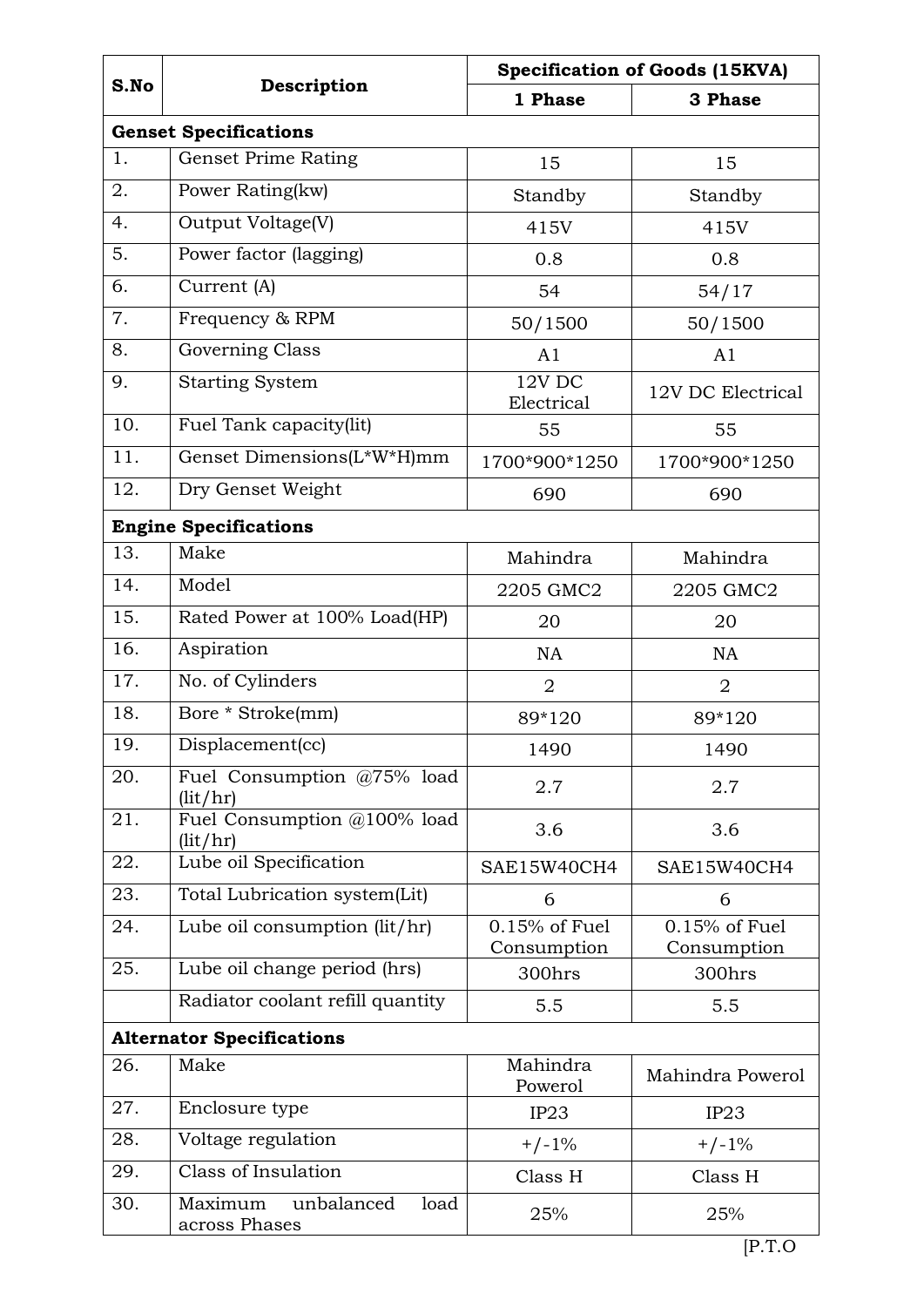| S.No                         | Description                                       | <b>Specification of Goods</b><br>(82KVA) 3 Phase |  |  |
|------------------------------|---------------------------------------------------|--------------------------------------------------|--|--|
|                              | <b>Genset Specifications</b>                      |                                                  |  |  |
| 1.                           | <b>Genset Prime Rating</b>                        | 66                                               |  |  |
| 2.                           | Power Rating(kw)                                  | Standby                                          |  |  |
| 4.                           | Output Voltage(V)                                 | 415V                                             |  |  |
| 5.                           | Power factor (lagging)                            | 0.8                                              |  |  |
| 6.                           | Current (A)                                       | 115                                              |  |  |
| 7.                           | Frequency & RPM                                   | 50/1500                                          |  |  |
| 8.                           | Governing Class                                   | G2 as perl SO 8528 part V                        |  |  |
| 9.                           | <b>Starting System</b>                            | 24                                               |  |  |
| 10.                          | Fuel Tank capacity(lit)                           | 219                                              |  |  |
| 11.                          | Genset Dimensions(L*W*H)mm                        | 3200*1200*1600                                   |  |  |
| 12.                          | Dry Genset Weight                                 | 1700                                             |  |  |
| <b>Engine Specifications</b> |                                                   |                                                  |  |  |
| 13.                          | Make                                              | Mahindra                                         |  |  |
| 14.                          | Model                                             | 2205 GMC2                                        |  |  |
| 15.                          | Rated Power at 100% Load(HP)                      | 20                                               |  |  |
| 16.                          | Aspiration                                        | NA                                               |  |  |
| 17.                          | No. of Cylinders                                  | $\overline{2}$                                   |  |  |
| 18.                          | Bore * Stroke(mm)                                 | 89*120                                           |  |  |
| 19.                          | Displacement(cc)                                  | 1490                                             |  |  |
| 20.                          | Fuel Consumption $@75%$ load (lit/hr)             | 2.7                                              |  |  |
| 21.                          | Fuel Consumption @100% load (lit/hr)              | 3.6                                              |  |  |
| 22.                          | Lube oil Specification                            | SAE15W40CH4                                      |  |  |
| 23.                          | Total Lubrication system(Lit)                     | 6                                                |  |  |
| 24.                          | Lube oil consumption (lit/hr)                     | 0.15% of Fuel Consumption                        |  |  |
| 25.                          | Lube oil change period (hrs)                      | 300hrs                                           |  |  |
|                              | Radiator coolant refill quantity                  | 5.5                                              |  |  |
|                              | <b>Alternator Specifications</b>                  |                                                  |  |  |
| 26.                          | Make                                              | Mahindra Powerol                                 |  |  |
| 27.                          | Enclosure type                                    | IP23                                             |  |  |
| 28.                          | Voltage regulation                                | $+/-1%$                                          |  |  |
| 29.                          | Class of Insulation                               | Class H                                          |  |  |
| 30.                          | Maximum<br>unbalanced<br>load<br>across<br>Phases | 25%                                              |  |  |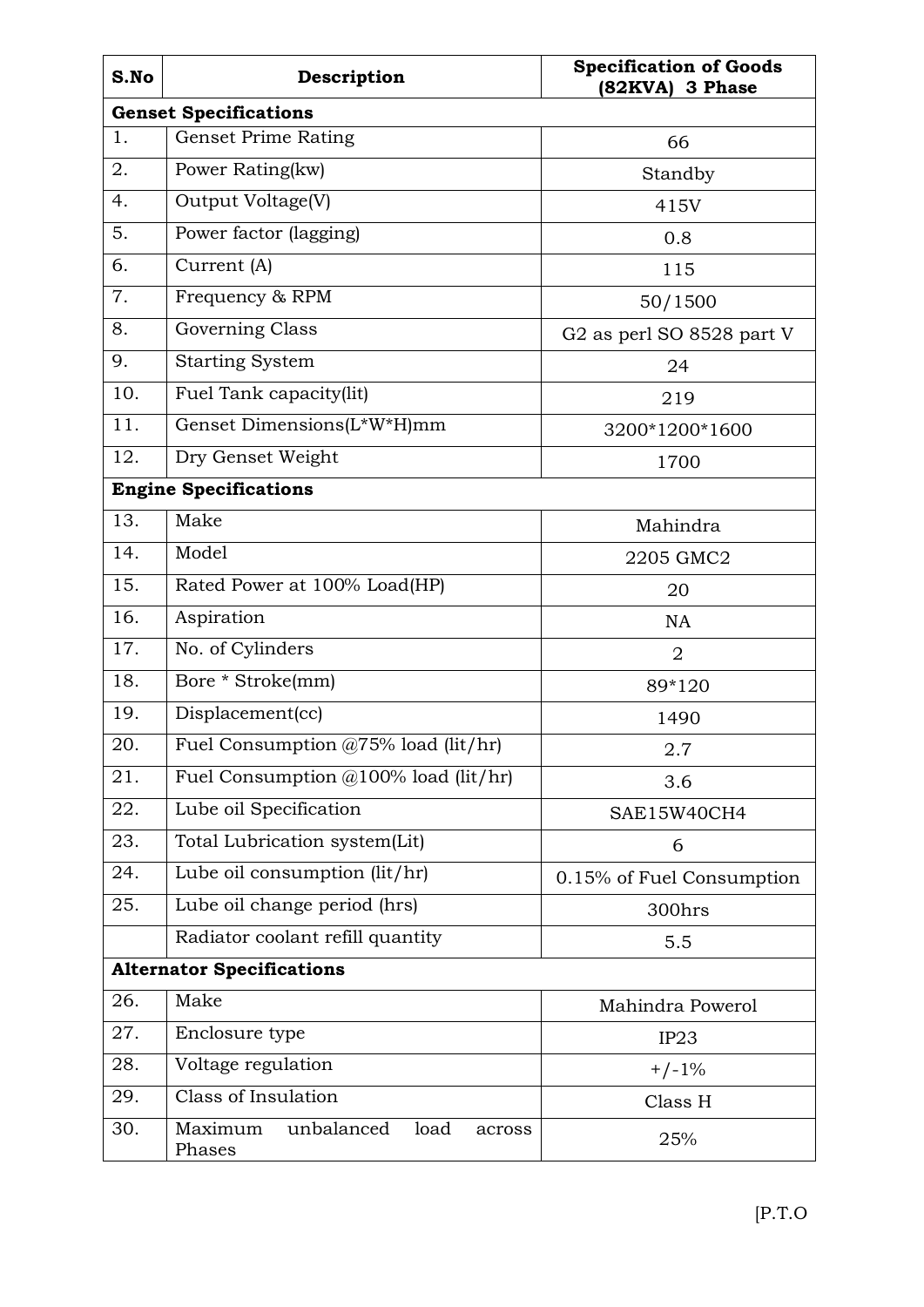| <b>Other Technical Specifications</b> |                            |                                                                               |  |  |
|---------------------------------------|----------------------------|-------------------------------------------------------------------------------|--|--|
| 1.                                    | Engine                     | 4-cycle                                                                       |  |  |
| 2.                                    | Fuel                       | <b>Diesel</b>                                                                 |  |  |
| 3.                                    | Cooling Method             | Air/water Fuel Tank                                                           |  |  |
| 4.                                    | Capacity                   | Minimum 25 Litres                                                             |  |  |
| 5.                                    | Running Time               | Minimum<br>16<br>Continuous<br>Hours<br>(Prime Load)                          |  |  |
| 6.                                    | Fuel Consumption           | Maximum 2 Litres/Hour (Prime Load)                                            |  |  |
| 7.                                    | Noise Level                | Sound proof type Maximum 75 dBA<br>at 7 Metres                                |  |  |
| 8.                                    | <b>Power Generation</b>    | Brushless alternator with AVR                                                 |  |  |
| 9.                                    | <b>AVR</b>                 | Regulates the output voltage to $\pm 2\%$<br>prevents damaging voltage spikes |  |  |
| 10.                                   | Prime Power                | 10 kVA / 8 kW Standby                                                         |  |  |
| $\overline{11}$ .                     | <b>Starter System</b>      | Manual<br>Key / Automatic<br>Transfer<br>Switches                             |  |  |
| 12.                                   | <b>RCD</b> Protection      | Yes                                                                           |  |  |
| 13.                                   | Circuit Breaker            | Yes                                                                           |  |  |
| 14.                                   | Overload Protection        | Yes                                                                           |  |  |
| 15.                                   | Low Oil Protection         | Yes                                                                           |  |  |
| 16.                                   | <b>Overheat Protection</b> | Yes                                                                           |  |  |
| 17.                                   | <b>Battery</b>             | research/cutoff<br>Auto<br>system<br>and<br>Inclusive battery                 |  |  |
| 18.                                   | <b>User Manual</b>         | (English)<br>Copy Manual<br>Hard<br>and<br><b>Hard Copy Parts</b>             |  |  |

#### **Other Terms and Conditions**:

- Registered office/Branch Office with AP GST Number. All the invoices are to be raised with APGST No. only
- Rate contract is applicable on base unit.
- The rate contract is applicable for a period of 1 year from the date of the Purchase order.
- Total Cost inclusive of GST to be indicated.
- MAF (Manufacture's Authorization Form) shall be submitted with reference to this tender.
- Supply and installation shall be within 2 weeks from the date of issue of PO..
- Support during Warranty Period shall be provided onsite whenever required.
- Delivery Locations: All the Branches of the Bank within the District.
- The Bank, at any point of time, scan modify/amend/cancel the process/procurement without assigning any reasons.
- **Payment Terms**
	- 100% of the order value will be released after the completion of delivery and installation of the hardware, Submission of Delivery